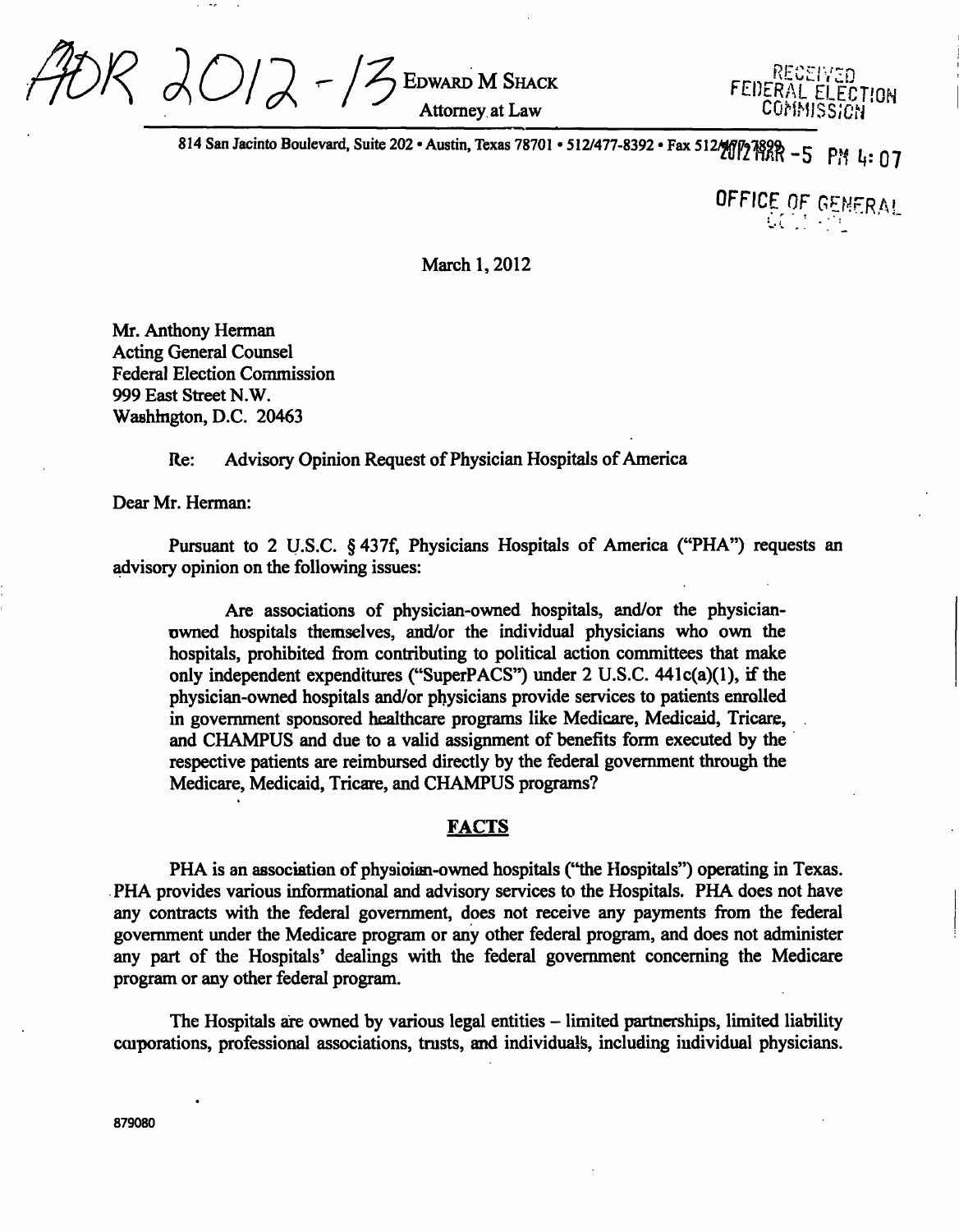**Mr. Anthony Herman March 1,2012 Page 2** 

**The Hospitals provide medical services to Medicare, Medicaid, Tricare, and CHAMPUS patients. The Hospitals take assignments of the Medicare, Medicaid, Tricare, and CHAMPUS**  patients' claims against the federal government for the services rendered, and are teen **reimbursed directly by the federal govemment pursuant to the Medicare, Medicaid, Tricare, and CHAMPUS programs.** 

**The individual physicians own the Hospitals either wholly or in conjunction with nonphysician partners and perform medical services for the Medicare, Medicaid, Tricare, and CHAMPUS patients.** 

# **LAW**

**The Federal Election Campaign Act ("the Act") and the Federal Election Commission Regulations ("the Regulations") limit political activity by any person who, under certain conditions, enters into any contract with the United States or any department or agency thereof. See 2 U.S.C. § 441c; 11 C.F.R. part 115. The Act prohibits federal contractors from "directly or indirectly" making "any contribution of money or other things of value, or promising expressly or impliedly to make any contributions to any political party, committee, or candidate for public office or to any person for any political purpose." 2 U.S.C. § 441c(a)(l). § 441c(a)(2). The Regulations define "federal contractor,"' and prohibit federal contractors from making contributions to PACS. 11 C.F.R. §§115.1-115.2.** 

**The Regulations also allow for "Employee contributions or expenditures" to PACS, even if the organization in question is a "federal contractor" and is therefore prohibited from contributing to those PACS. 11 C.F.R. § 115.6.^** 

- **(1) Enters into any contract with the United States or any department or agency thereof either for—** 
	- **(i) The rendition of personal services; or**
	- **(ii) Furnishing any material, supplies, or equipment; or**
	- **(iii) Selling any land or buildings.**

**^ § 115.6 Employee contributions or expenditures.** 

**<sup>&#</sup>x27; § 115.1 (a) defines "federal contractor" as follows:** 

**<sup>(</sup>a) A Federal contractor means a person, as defined in 11 C.F.R. 100.10 who—** 

Nothing in this part shall prohibit the stockholders, officers, or employees of a corporation, the employees, **officers, or members of an unincorporated association, cooperative, membership organization, labor organization, or other group or organization which is a Federal contractor irom making contributions or expenditures from their personal assets.**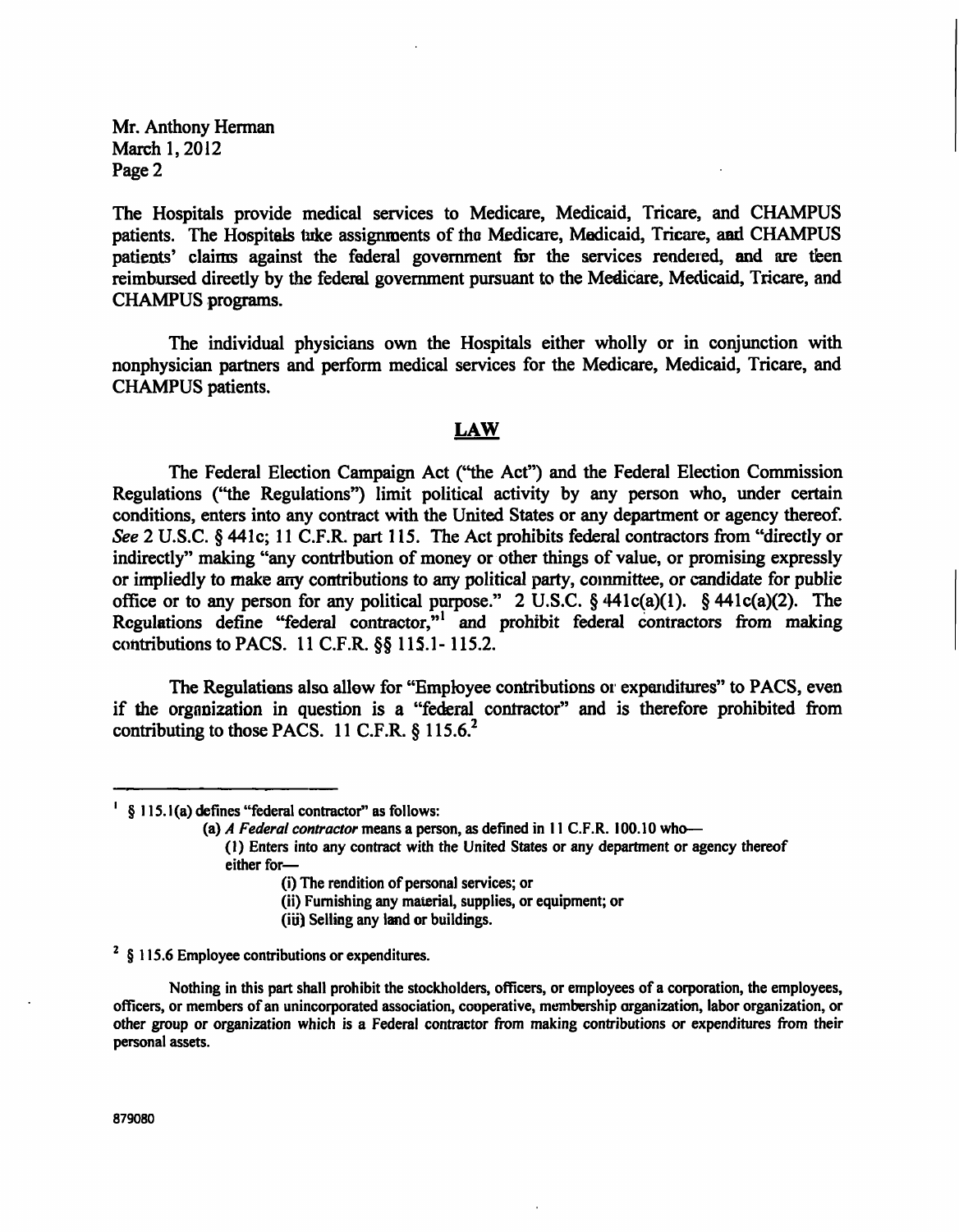**Mr. Anthony Herman March 1,2012 Page 3** 

# **ANALYSIS**

**As to PHA, an association of physician-owned hospitals does not appear to be a "federal contractor" because such associations do not have any contracts with the federal govemment and do not receive any funds from the federal govemment pursuant to the Medicaid or any other federal program. PHA is therefore not prohibited from contributing to PACs under the Act or the Regulations. PHA seeks confirmation of this position in the FEC's advisory opinion.** 

**As to the Hospitals, comparable authority suggests that the Hospitals are not "federal contractors" merely by reason of receiving payments under the Medicare, Tricare, or CHAMPUS programs. See Federal Election Campaign Act Amendments of 1974 (Senate Report) (a copy of the Senate Report for the 1974 Amendments is attached to this Opinion Request).** 

**The 1974 Amendments to the Federal Election Campaign Act authorized the establishment and maintenance of segregated campaign funds that would not be subject to the**  "federal contractors" prohibition. While this Bill was in the House Committee, the House **Committee addressed the issue of whether doctors receiving Medicare and Medicaid payments are federal contractors and therefore prohibited from making political contributions. The Senate Report states that these doctors are not federal contractors:** 

### *House Amendment*

**A question was raised in the House committee during the consideration of the amendment to section 611 as to whether doctors receiving payments under the so-called Medicare and Medicaid programs are prohibited from making political**  contributions as government contractors. **opinion that nothing in the existing section 611, nor in the amendment thereto included in the House amendments, would prohibit a doctor from making a political contribution solely because he was receiving payments for medical services rendered to patients under either the Medicare or Medicaid program.**  Under the Medicare program the basic contractual relationship is hetween the **Federal Govemment and the individual receiving the medical services. The individual receiving the medical services mav be reimbursed directly by the Federal Govemment for amounts paid for such services, or he mav assign his claim against the Federal Govemment to the doctor who rendered the services, but in the latter case the doctor merely stands in the shoes of the claimant for payment. This relationship is not altered by the fact that a Federal agency may retain a right to audit the accounts of a medical practitioner to protect the Federal**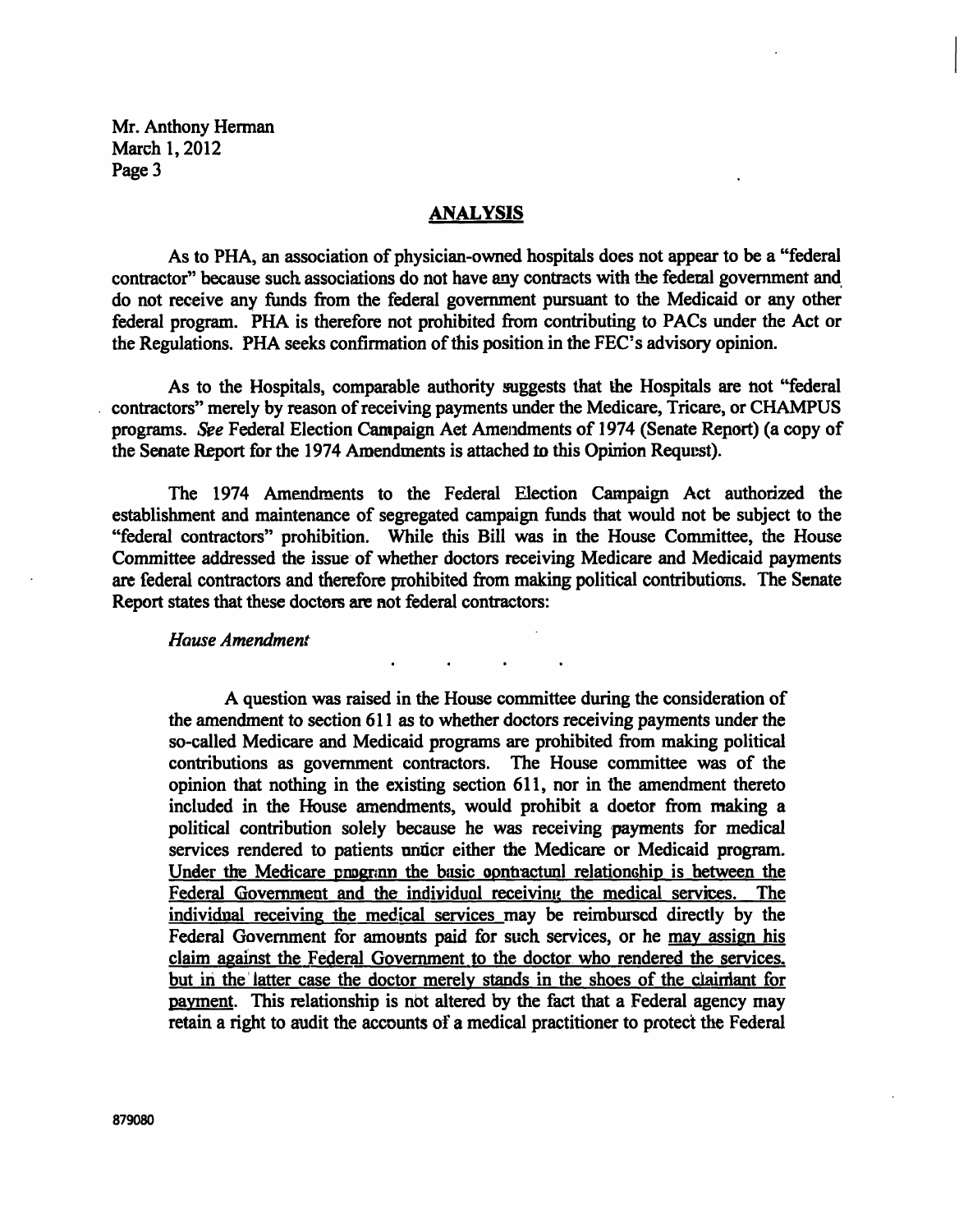**Mr. Anthony Herman March 1,2012 Page 4** 

**Govemment against fraudulent claims for medical services.** 

**Under so-called Medicaid programs, it is tme that doctors may have specific contractual agreements to render medical services, but such agreements are with State agencies and not with the Federal Government. Medicaid programs are administered by State agencies using Federal funds. The House committee did not believe that section 611 prohibiting political contributions by govemment contractors has any application to doctors rendering medical services pursuant to a contract with a State agency.** 

*Conference substitute* 

**The conference substitute is the same as the House amendment.** 

**The conferees agree with the analysis of the House report (as set forth in the statement relating to the House amendment) regarding political contributions by doctors and professional corporations.** 

**SENATE REPORT NO. 93-885, at p. 5636-5637 (emphasis added).** 

The above emphasized reasoning should also apply to the issue of whether hospitals are **"federal contractors:" "The basic contractual relationship is between the Federal Govemment and the individual receiving the medical services." Just as the doctor under the 1974 amendments "merely stands in the shoes of the claimant for payment," so to the Hospitals stand in the patients' shoes. The conclusion should therefore be the same: The Hospitals are not "federal contractors." Therefore, the Act and the Regulations do not prohibit the Hospitals from making contributions to PACs.** 

**As to the individual physicians, 11 C.F.R. § 115.6 appears to permit the physicians to make contributions to PACS even if the hospital which the physician partially owns is a "federal contractor." PHA seeks confirmation of this position in the FEC's Advisory Opinion.** 

**Respectfully submitted.** 

A Shael

**Edward M. Shack** 

**Attachment**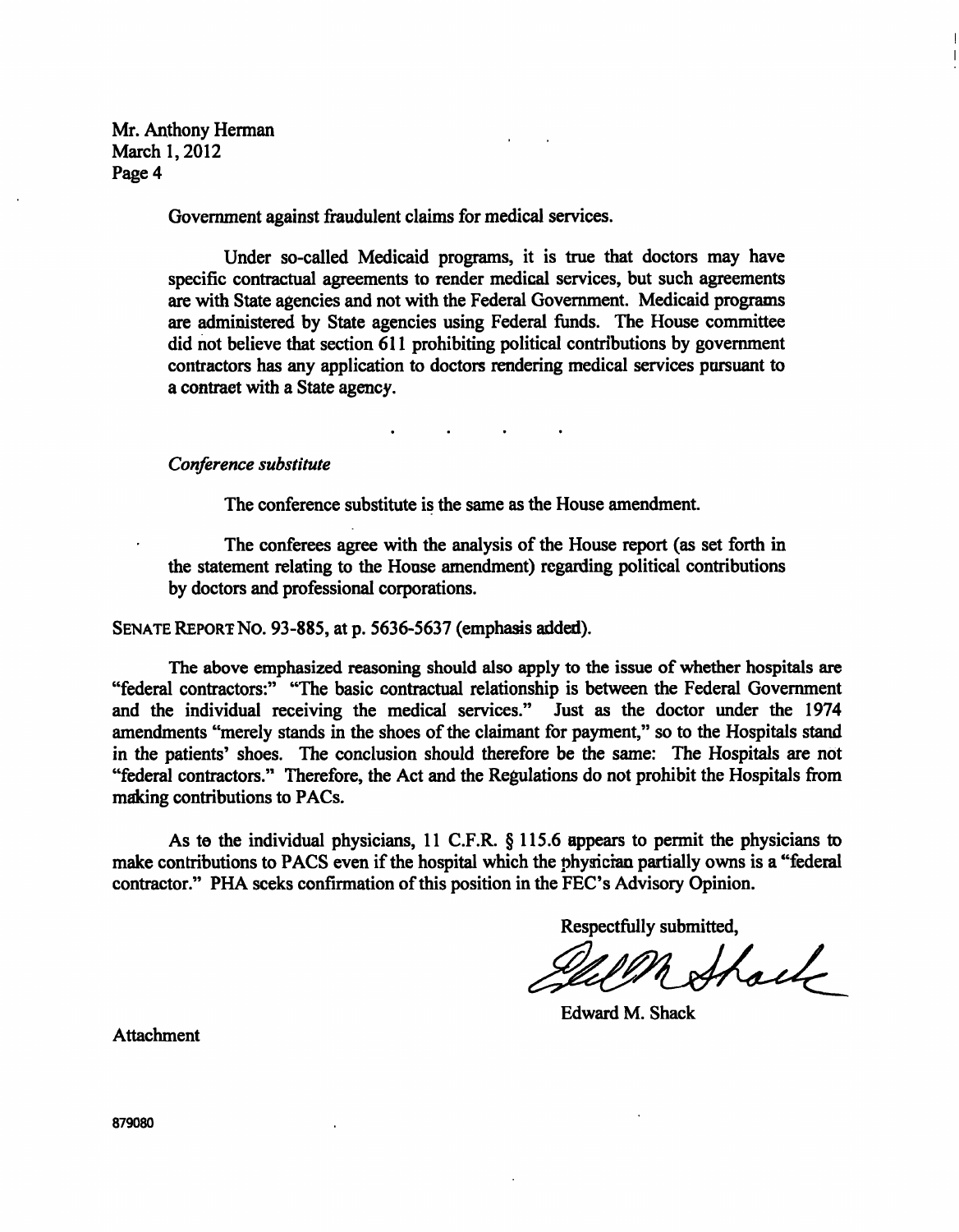### **ELECTION CAMPAIGN ACT P.L. 93-443**

**Committee on Education and Labor. This bill will provide a direct .grant of \$4,500,000 to the Eisenhower College and \$500,000 to the Bayibum Library in the fiscal year enactment. The legislation has broad based bipartisan support.** 

**If educational financial grants are needed for higher education assistance, the proper way to obtain them is by legislation reported from**  the standing Committee having jurisdiction and expertise in this area.

An amendment will, therefore, be offered on the Floor to strike Sec**tion 2 of the Committee bill.** 

> **CHALliERS P. WYUE,**  JOHN H. ROUSSELOT.

# **FEDERAL ELECTION CAMPAIGN ACT AMENDMENTS OF 1974**

*P.L. 93-443, see page 1436* 

**Senate Report (Rules and Administration Committee)**  No. 93–689, Feb. 21, 1974 [To accompany S. 3044]

**House Report (House Administration Committee) No. 93-1239, July 30,1974 [To accompany II.R. 16090]** 

**JSmne Conference Report No. 93-1438, Oct 7,19^ C [To accompany S. 3044]** 

**Senate Conference Report^b. 93-1237, Oct. 7,1974 [To accompany S. 3044]** 

**Cong. Record Vol. 120 (1974)** 

### **DATES OF CONSIDERATION AND PASSAGE**

**Senate April 11, October 8,1974** 

**House August 8, October 10,1974** 

**The Senate bill was passed in lieu of the House bilL The Senate Report and the Senate Conference Report are set out.** 

### **SENATE REPORT NO. 93-689**

**Committee on Rules and Administration, having considered sn original bill to amend the Federal Election Campaign Act of 1971 to**  provide for public financing of primary and general election cam**paigns for Federal elective office, and to amend certain other provisions of law rdating to the financing and conduct of such campaigns,**  reports favorably thereon, and recommends that the bill do pass.

**PURPOSE OF TIIE BILL** 

**Tliis recommended legislation is a comprehensiye and far-reaching i measure, designed to bring together various laws already enacted or passed by the Senate, for the purpose of providing complete control I over and disclosure of campaign contributions and expenditures in** 

**r i**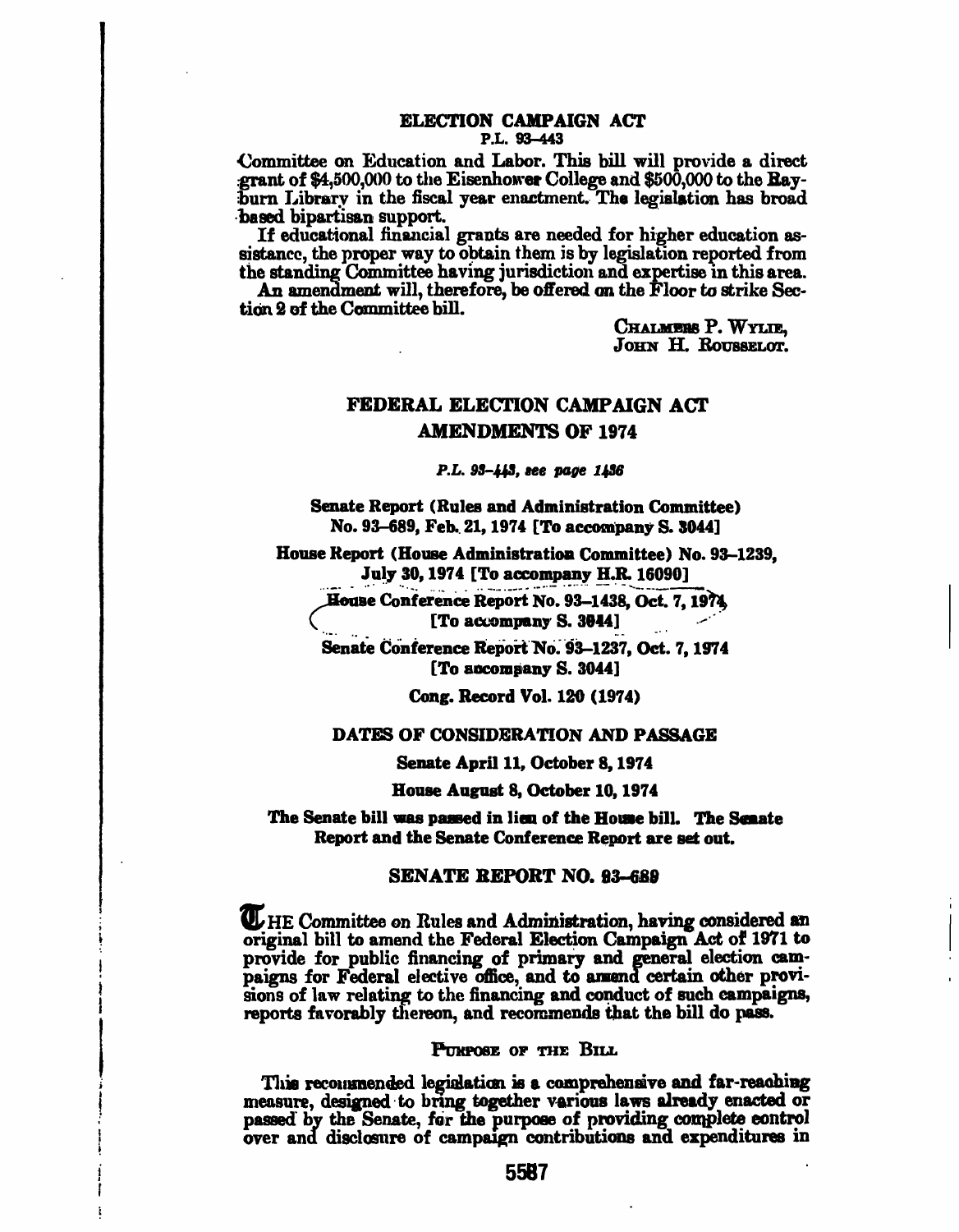### **LEGISLATIVE HISTORY P.L. 93-443**

#### **O. XATIOXAL COMMITTEE**

# *Sen/ate hiU*

**Section 301 (e) of the Senate bill amended section 591 of title 18, United States Code, by inserting a new paragraph (k), relating to the**  definition of national committee. Such term was defined to mean the organization which is responsible for the day-to-day operations of a political party at the national level, as determined by the Commission.

#### $\boldsymbol{H}$ ouss amendment

**No provision.** 

#### **Conference substitute**

**The conference substitute is the same as the Senate bill.** 

# **H. PRINCIPAL CAMPAIGN COMMITTEE**

# **Senate hUl**

**No provision.** 

#### *Howe amendment*

**Section 102 (e) of the House amendment amended section 591 of title 18, United States Code, by inserting a new paragraph (i), relating to the definition of principal campaign committee. Such term was defined to mean the principal campaign committee designated by a candidate under section 302(f) (1) of the Act, as added by the House amendment.** 

### Conference *eubstitute*

**The oonfeTence substitute is the same as the House amendment.** 

#### *Senate hiU*

## POLITICAL FUNDS

**Section 303 of the Senate bill amended section 611 of title 18, United States Code, relating to contributions by firms or individuals con**tracting with the United States, to provide that such section shall not prohibit the establishment or maintenance of a separate segre**gated campaign fund by a corporation or a labor organization un**less such establishment or maintenance is prohibited under section **610 of title 18, relating to contributions or expenditures by national banks, corporations, or labor organizations.** 

## *Houee amendment*

**Section 103 of the House amendment was the same as section 303 of the Senate bill, except that the amendment to section 611 of title 18, United Stetes Code, relating to contributions by firms or individuals contracting with the United States, made by the House amendment contained a definition of the term "labor organization". Such term was defined by reference to the definition of such term conteined in section 610 of titie 18, United Stetes Code.** 

**A question was raised in the House committee during the consideration of the amendment to section 611 as to whether doctors receiving payments under the so-called Medicare and Medicaid programs are**  prohibited from making political contributions as government con**tractors. The House committee was of the opinion that nothing in the**  existing section 611, nor in the amendment thereto included in the